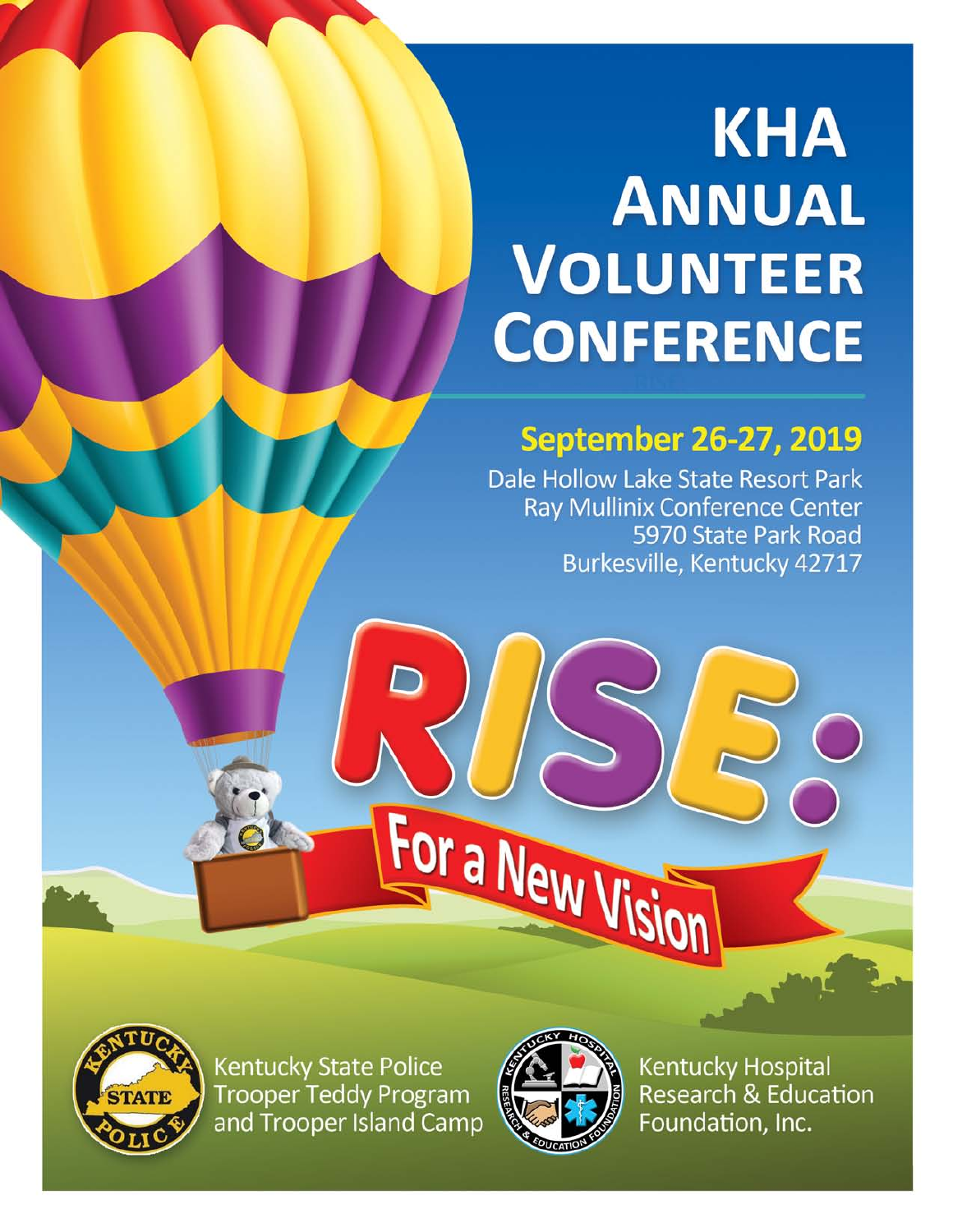

# *Volunteerism is Rewarding, Involved, Supportive and Essential for a New Vision*

Our world of volunteers is continually changing as is the health care arena we serve. We are faced and confronted with new paradigms in our world every day. Every hospital is experiencing change and transition this year so, it is clear no one is immune from these disruptors.

Across the health care spectrum, resources are tighter, hospital regulatory requirements become ever more stringent, volunteers can be challenging to recruit and positions that make volunteers feel they make a difference take some creativity and extra time for us to develop.

Our leadership and sense of community helps balance the challenges that come with managing a volunteer workforce. This is the time for us to reflect on the past and prepare for the new challenges that we will face by rising to a new vision. What is your vision for the future?

# **Who Should Attend**

Auxiliary officers, auxiliary members, volunteers, directors of volunteers and gift shop managers

# **Silent Auction**

Every hospital attending the conference is requested to provide a silent auction item. Proceeds will help support speaker costs and other volunteer events. Besides, IT'S FUN and an excellent way to network with other volunteers. Each item should be valued at \$10 or more. The more items, the more people can participate!

Please fill out and return the attached form, listing each item donated and its value. Bring items to the Fall Conference on September 26, 2018.

*The Committee appreciates your help!*

**Kentucky State Police** will present on the Trooper Teddy Program along with the Trooper Island camp for children..

# **Accommodations**

**Dale Hollow Lake State Resort Park Ray Mullinix Conference Center** 5970 State Park Road Burkesville, KY 42717

#### **Reservation**: **1-270-433-7431**

**Group Block:** 1912 KY Hospital Association *Reservations must be made by* **August 26** *to get the group rate.*

#### **Room Rates:**

| King Deluxe Room \$139.46                      |  |
|------------------------------------------------|--|
|                                                |  |
| 2 Queen Bed Room Lake View \$125.96            |  |
| Pet Fee \$30 (Contact Resort for full details) |  |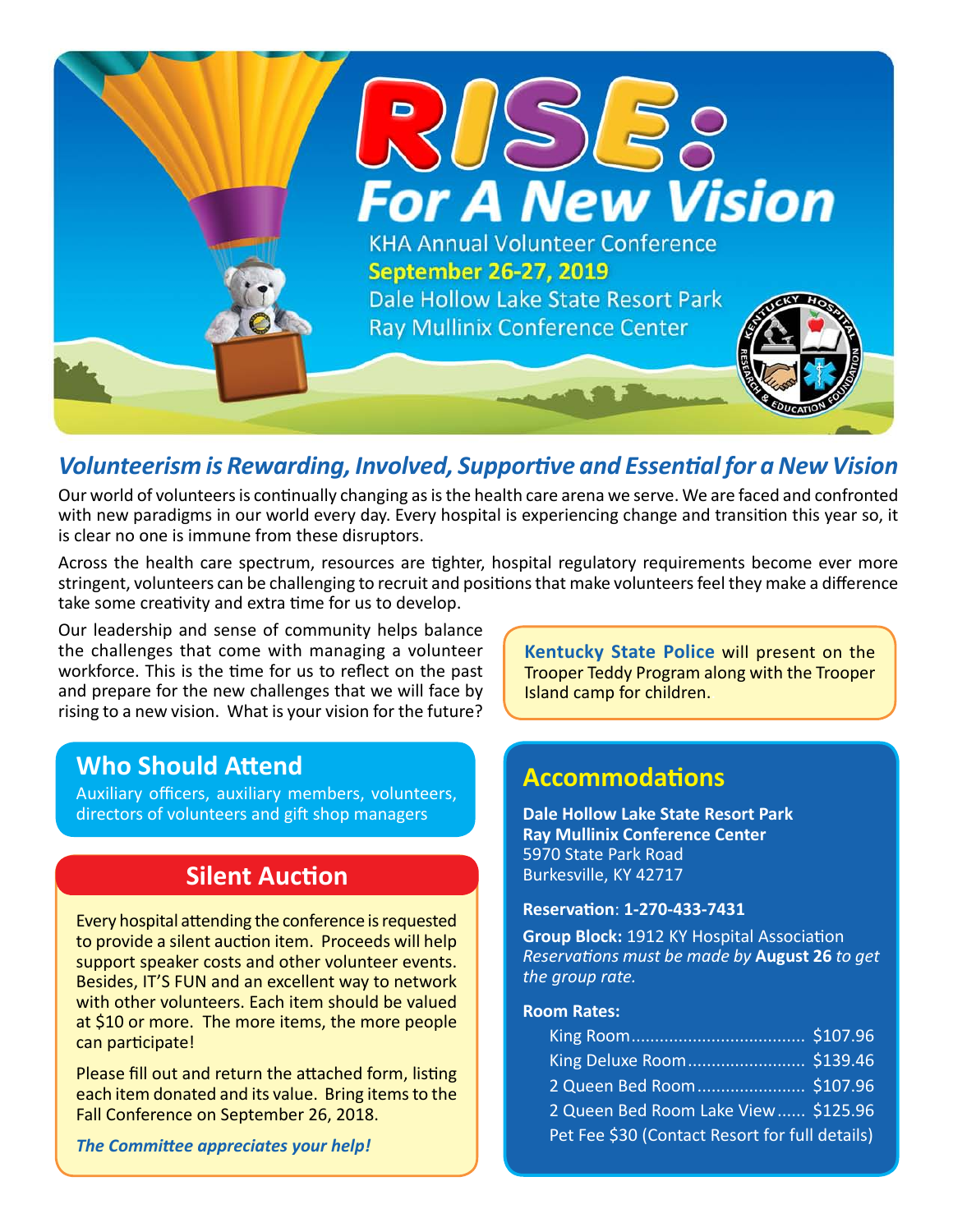## **Thursday, September 26**

**Registration**

**1:00 PM CT** *Ray Mullinix Conference Center*

#### **1:30-2:30 PM**

**What is the Kentucky Hospital Association Committee of Volunteers? How can you help!** Committee of Volunteer Services Kentucky Hospital Association

KHA staff will present on the services and events provided through the Committee on Volunteers Services (COVS).

#### **2:30-3:00 PM - Break with Vendors**

#### **3:00-4:30 PM**

**Visions Become Decisions: Let's Begin** Sharon Perkins Director of Education Kentucky Hospital Association

This is an interactive session to develop a vision board. A vision board is a tool used to help clarify, concentrate and maintain focus on specific goals your department wishes to accomplish.

#### **4:30-5:15 PM**

**Auxiliary Presidents Meeting**

**Gift Shop Managers Meeting**

**Directors of Volunteers Meeting**

**5:30-6:00 PM** *Ray Mullinix Conference Center* **Networking Reception with Vendors**

**Visit with Park Ranger**

**Door Prize**

#### **6:00-7:00 PM - BBQ Dinner**

#### **7:00-8:30 PM**

#### **Moron Brothers**

Lardo & Burley of the Moron Brothers have been entertaining folks for years with their hilarious stories and original songs. They are a favorite at Bluegrass Festivals across the nation and have shared the stage with greats like JD Crowe, Eddie Adcock, Bobby Osborne and Rhonda Vincent just to name a few. Plan to attend this hilarious show as part of the fall conference and bring your friend or family.

#### **Friday, September 27**

**8:00-8:30 AM CT - Registration and Breakfast**

#### **8:30-9:15 AM - Community Panel Presentation**

#### **9:15-10:15 AM**

### **How to Engage Teen Volunteers and Promote**

**Teamwork**

Brenda O'Bryan Manager, Volunteer Services Norton Children's Hospital

Rebecca Rowe Volunteer Services Manager Emphraim McDowell Health and Kim Ollish Coordinator of Volunteer Services Emphraim McDowell Health Fort Logan

#### **10:15-10:45 AM**

**Trooper Teddy Program and Trooper Island Camp** Kentucky State Police

#### **10:45-11:00 AM - Break with Vendors**

#### **11:00 AM-12:00 PM**

**Hands Award Presentations**

# **Ephraim McDowell Health**

*Power Wheels in Surgery*

In 2018, the auxiliary granted a wish that was to purchase Power Wheels Kid Cars to transport pediatric patients to surgery. The Auxiliary purchased two kid cars, one for the older children and another (without the battery) for the younger children. As one would imagine, the children (and parents) are anxious and scared prior to surgery and even more so in the time period in which surgical staff comes to their room to prep them for surgery.

#### **CHI Saint Joseph Hospital and CHI Saint Joseph East**

#### *Pocket Prayer Quilts*

Who knew that a small four inch by four inch square of fabric with a wooden heart inside could make such a difference? Often described as a combination of a prayer cloth and a worry stone; Pocket Prayer Quilts (PPQ's) are used in countless situations for our patients, their loved ones, our staff and visitors.

#### **12:00-12:30 PM - Lunch**

#### **12:30-12:45 PM**

**Silent Auction and Door prizes Adjourn**

> **Please Note: Conference is in Central Time Zone.**